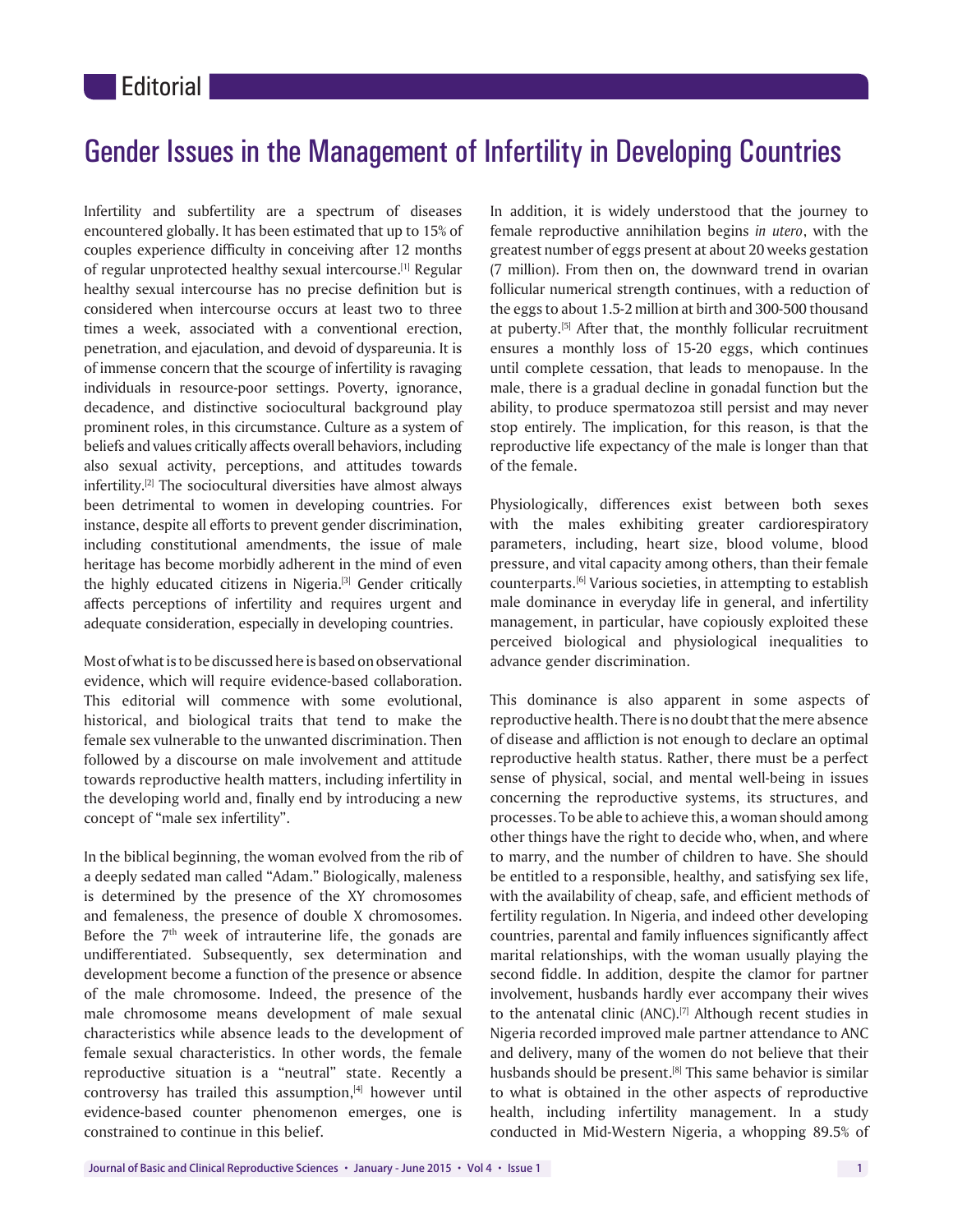the respondents preferred male to female children, and this was attributed to sociocultural peculiarities.<sup>[9]</sup> Indeed in the exact words of the authors; "most disturbing is that women don't seem to see anything wrong with the situation".[9]

The case senario below further throws more light on the domineering and discriminative tendencies against the female gender in developing countries. Mrs. AO was a 45‑year‑old housewife, married to a 50‑year‑old business partner. They had been married for 20 years without any living child. They have also been investigated and treated for infertility in many hospitals without success. She was referred to us by her pastor whose wife had archived spontaneous pregnancy, after ten years of unsuccessful attempts, including *in vitro* fertilization (IVF). Detailed history, physical examination, and basic infertility evaluation showed that and Mrs. AO had a 26 week's size uterine fibroids, bilateral tubal disease, and low 21‑day progesterone. On further inquiries, we discovered that the husband and his relatives have concluded plans to marry another woman since they believed that the problem was from the present wife. Meanwhile, the man persistently refused to grant permission for semen analysis, despite all pleas, insisting that he was normal and had impregnated his girlfriend during his youth.

We became curious and decided to evaluate previous reports, and interestingly, we observed that Mrs. AO had her first sexual experience at marriage, and all her previous results were reasonable, excellent tubal patency, and optimal ovulation. The family eventually succeeded in getting another wife for the husband who quickly became pregnant and registered for ANC. The circumstances surrounding that pregnancy are still controversial as the gestational age at delivery was at variance with the time of the first sexual encounter.

There are so many women like Mrs. AO who married when they were reproductively viable, but aged to infertility as a result of the husband's refusal to perform a simple semen analysis. Males usually spend so much money for investigation for their spouse's infertility but find it difficult spending a dime for their investigation. Even, when they do, and recognize that the problem is male factor, they find it extremely difficult to accept until the woman succumbs to follicular atresia, develops fibroids, and endometriosis, with associated tubal disease and oligo/anovulation. The table then turns, and the woman begins to bear the brunt and anger of her husband and relatives. Sometimes, the practitioner is not spared as he becomes the victim of these egoistic male partners, and may even be accused of incompetence in an attempt to persuade the man to understand the consequences of nondisclosure of his male factor inadequacies. The male ego is so apparent

in infertility matters that most men with azoospermia or severe oligospermia will rather prefer an adoption than allow artificial insemination with donor semen. Indeed males hardly ever discuss their fertility problems, rather, they prefer to keep it to themselves or discuss it with few friends.

The male dominance in our society has also led to the concept of "male sex infertility". This may represent a misnomer, but it is a real threat, especially in the Igbo speaking areas of Southeast Nigeria. Male sex infertility may be defined as the inability to have a male child, after some years of regular, unprotected, normal sexual intercourse. This definition is as controversial as the concept, but, this should not be a deterrent to addressing the issues raised. The cultural provisions for inheritance, which exclusively gives the male children the absolute right to inherit their parents property, and the ego need of preventing the family name from migrating into extinction, has made this phenomenon a real issue in infertility management in developing countries. Every day, many multiparous women attend infertility clinics, seeking assistance for the conception of a male child. Attempts to convince them to reconsider their approach always led to the question; "Doctor do you a male child?" If the answer is affirmative, then your guess is as good as mine. Many women have been subjected to all sorts of humiliation, including ejection from the family home due to the inability to produce a male child. Sometimes couples seek for termination of pregnancy if they were not precisely sure of sex of the fetus. The interesting aspect of this situation is that education and social status do not seem to affect this culture imposed "male sex infertility syndrome". This trend is disturbing but has received little or no attention. Consequently, limited information on the prevalence, perception, and factors associated with the process exists. Attempts to initiate discussion, usually meets stiff resistance from women right activist, who likens it to the promotion of gender discrimination.

In conclusion, sex is a permanent physical attribute while gender is a versatile sociocultural behavior attributed to the sex. Infertility is a disease of the couple, and most developing countries exhibit some sociocultural characteristics that are detrimental to the female. Biologically and physiologically, both sexes are not equal and can never be equal. However, the variations should not be exploited and translated into gender dominance and discrimination. There must be equity in dealing with all matters concerning reproductive health in general and infertility care, in particular. Male Sex Infertility Syndrome is a real problem in the Igbo speaking tribe of Southeast Nigeria. We must talk about it, determine the prevalence, and find out factors associated with or related to its conception and practices. Efforts to curb discriminatory property inheritance<sup>[10]</sup> may reduce the scourge of male sex infertility syndrome. It is only then that a solution to the